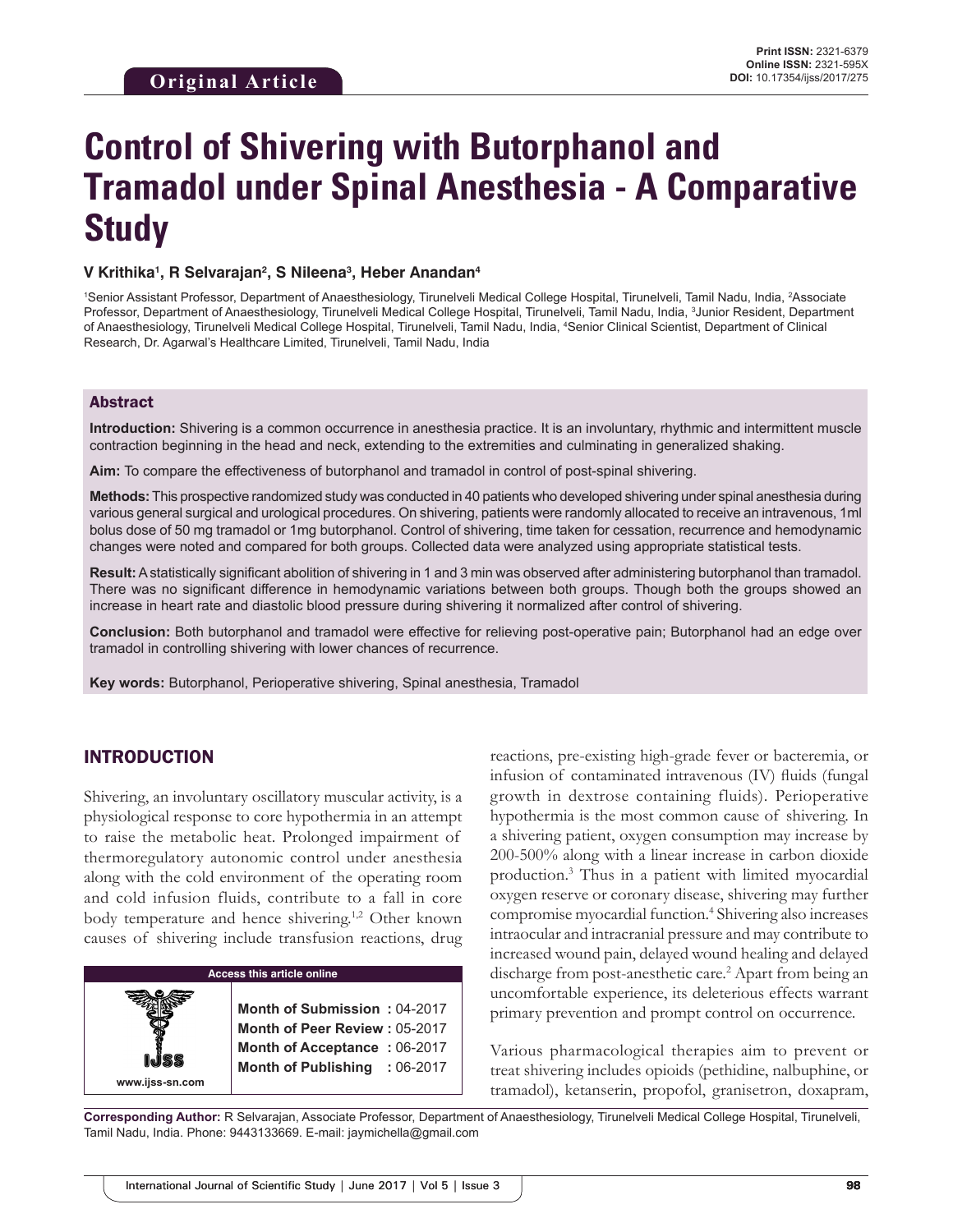physostigmine, clonidine, and nefopam but debate on an ideal anti-shivering drug continues.2,5 Tramadol hydrochloride, a µ-opioid receptor agonistic drug, has a modulator effect on central monoaminergic pathways and thus inhibits the neuronal uptake of noradrenaline/ serotonin and encourages hydroxytryptamine secretion which resets the body temperature regulation center. It has gained a reputation in many clinical trials for the control of shivering. Butorphanol an easily available opioid acts through kappa and mu receptor agonistic modulation.<sup>6</sup> This clinical trial was set out to compare the efficacy of butorphanol and tramadol for controlling perioperative shivering of surgical patients under spinal anesthesia. Secondary outcomes included perioperative variations in hemodynamic parameters and the incidence of adverse effects among the groups.

#### **Aim**

To compare the effectiveness of butorphanol and tramadol in control of post-spinal shivering.

### MATERIALS AND METHODS

Patients with American Society of Anesthesiologists Physical Status I-II, posted for procedures (urological and general surgical procedures) under spinal anesthesia, who developed shivering during the intra- or post-operative period (up to 2 h), were included in the study. Patients with hypo or hyperthyroidism, morbid obesity (body mass index of ≥40 kg/m<sup>2</sup>), fever (axillary temperature >37°C) and compromised cardiorespiratory functions were excluded.

The cases were randomly allocated to two groups. Group T received an IV bolus of 50 mg (1 ml) tramadol. Group B received an IV bolus of 1 mg (1 ml) butorphanol.

In all cases, standard monitors were attached in the operating room, and baseline parameters were recorded. IV fluids infused were at room temperatures, and ambient temperature of the operating room and recovery room was maintained at 22-28°C. Spinal anesthesia was performed with a 25 or 26 G Quincke spinal needle, in a sitting position, at the L3-4 interspace with bupivacaine (0.5% heavy) in a dose of 2.4-3.2 ml, to achieve a desirable level of T6-8 dermatome, in accordance with the surgical procedure. After induction of spinal anesthesia, patients were observed for the occurrence of shivering until the post-operative period. The intensity of shivering was graded on a scale 0-3 as:

- $0 = No$  shivering
- 1=Shivering in face and head (mild)
- 2=Visible tremors involving more than one group of muscles (moderate)

• 3=Gross muscular activity involving the entire body, bed shaking (severe).

Only cases that developed shivering of grade 2 or 3 during the perioperative phase were given treatment on an intention to treat basis. At the onset of shivering (grade 2 or 3), all patients were given oxygen via face mask at 5L/min and 1 ml of studied drug as per group allocation. Shivering control was defined as complete when post-treatment, the shivering score declined to 0, incomplete when the scores decreased but did not abolish the shivering completely and failed if no change in scores was observed.

The time taken for cessation of rigors and hemodynamic changes was recorded at regular 5 min intervals up to 20 min. Recurrence of shivering if any was noted and recorded and treated with pethidine in a dose of 0.5 mg/kg.

# RESULTS

Demographic data and duration of surgery were found to have no statistically significant difference between the groups. In the  $1<sup>st</sup>$  min. after administration of the drugs, there was a significant relief in the abolition of shivering with butorphanol than tramadol. Only six patients in the tramadol group had relief whereas 14 patients in the butorphanol group had relief in the 1<sup>st</sup> min. There was a recurrence of shivering noted in one patient in the tramadol group after 20 min. whereas no such episodes were noted in the butorphanol group. No statistically significant change in heart rate or blood pressure (BP) was observed in both the groups for 20min (Figure 1). Adrop in systolic BP of around 10 mm Hg, an increase in diastolic BP and increase in heart rate was observed in both the groups during the onset of shivering (Figures 2 and 3). There were no reports of nausea and vomiting in any patient during the intra-operative period. Grade 1 sedation was observed in butorphanol treated groups whereas no sedation was noted with tramadol. No episode of respiratory depression was noted in both groups as oxygen was supplemented throughout the intra-operative period.

# **DISCUSSION**

Shivering presents as a common perioperative problem causing hypertension, tachycardia and increased metabolic demands. It also interferes with intra-operative monitoring of electrocardiogram, BP, and oxygen saturation. Various risk factors associated with shivering include type and duration of anesthesia, level of sensory blockade, age, temperature of the operating room, and infusion fluids.

In our study, butorphanol was quicker compared to tramadol in suppressing shivering whereas in the study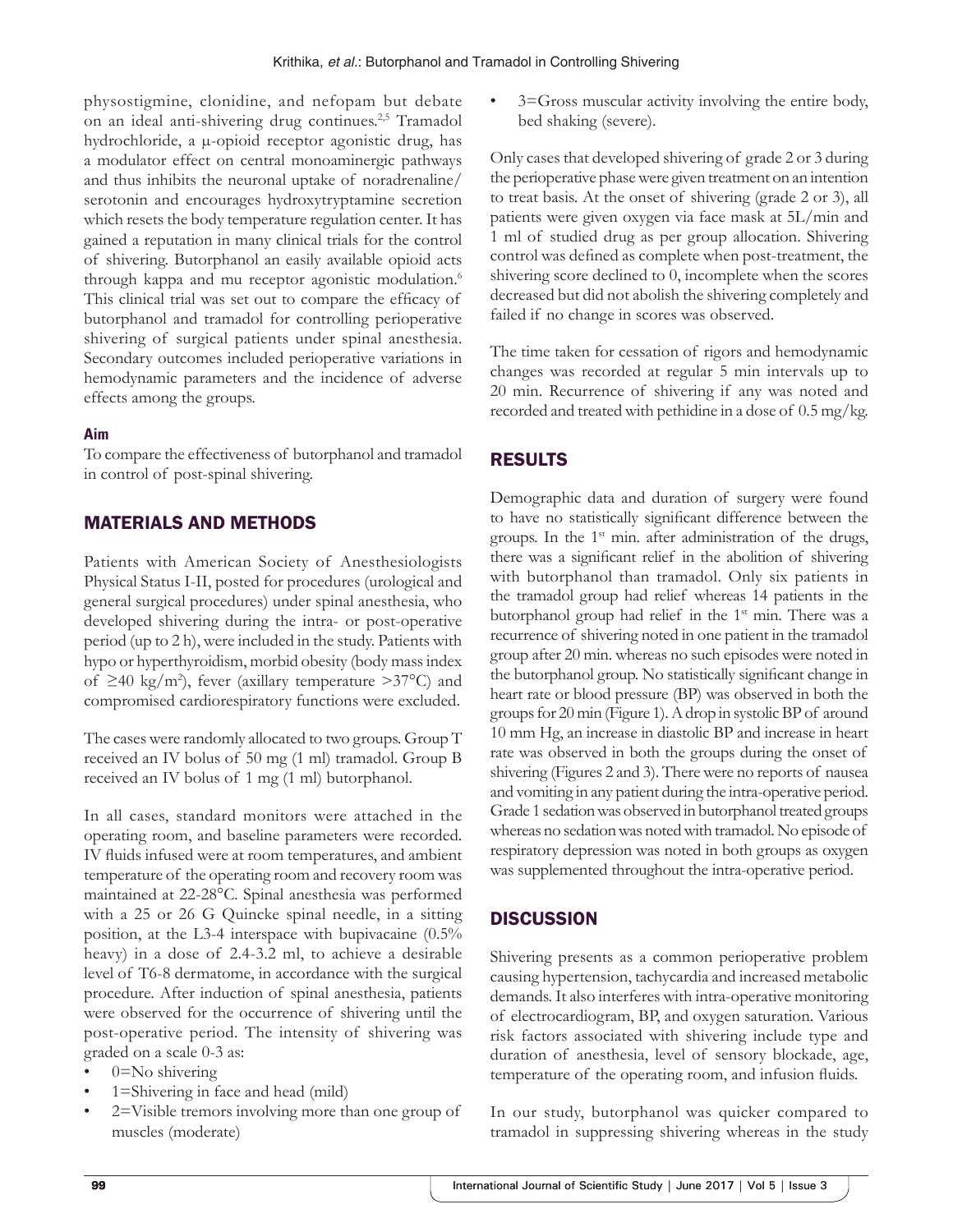

**Figure 1: Mean heart rate at different time intervals two groups**



**Figure 2: Mean systolic blood pressure at different time intervals in two groups**



**Figure 3: Mean diastolic blood pressure at different time intervals in two groups**

conducted by Bansal and Jain.7 The time taken for complete abolition of shivering in both the groups were almost same. One case of recurrence of shivering was observed in our study and none in butorphanol group which is in contrast to the observations made by Maheswari *et al.* who observed a lower rate of recurrence with tramadol than butorphanol.<sup>6</sup>

Clonidine was found to be inferior to tramadol and butorphanol in the control of shivering with a higher rate of recurrence. A higher fall in systolic and diastolic BP and

Krithika, *et al.*: Butorphanol and Tramadol in Controlling Shivering

an increase in heart rate was found in the clonidine group after treatment of shivering than in other two groups. In our study, we found a rise in diastolic BP and increase in heart rate during shivering which normalized after treatment with tramadol or butorphanol.7

Shukla *et al.* compared the effects of clonidine and tramadol in shivering control and found that shivering got controlled earlier with clonidine than tramadol. Two patients of clonidine group and one patient in tramadol group developed bradycardia. Three patients in clonidine group developed hypotension. No similar hemodynamic effects were observed in our study.<sup>8</sup>

Joshi *et al.* observed that tramadol and butorphanol were similar in their ability to control shivering under spinal anesthesia in contrast to our study where butorphanol was superior to tramadol, which was statistically significant. There was no difference in hemodynamic parameters in all the three groups pre-shivering, intra-shivering, or post-shivering whereas, in our study, we observed a rise in diastolic BP and heart rate during the onset of shivering.<sup>9</sup>

Butorphanol was quicker than pethidine in abolishing shivering successfully. Relapse is more in pethidine than butorphanol.<sup>10</sup>

## **CONCLUSION**

Butorphanol is superior to tramadol for the management of post-operative shivering due to higher rates of success, earlier onset of action and lesser recurrence with comparable safety. At present, opioids hold a high reputation as reliable anti-shivering agents, though the search for an ideal substitute still continues.

## REFERENCES

- 1. De Witte J, Sessler DI. Perioperative shivering: Physiology and pharmacology. Anesthesiology 2002;96:467-84.
- 2. Kranke P, Eberhart LH, Roewer N, Tramèr MR. Pharmacological treatment of postoperative shivering: A quantitative systematic review of randomized controlled trials. Anesth Analg 2002;94:453-60.
- 3. Dal D, Kose A, Honca M, Akinci SB, Basgul E, Aypar U. Efficacy of prophylactic ketamine in preventing postoperative shivering. Br J Anaesth 2005;95:189-92.
- 4. Buggy DJ, Crossley AW. Thermoregulation, mild perioperative hypothermia and postanaesthetic shivering. Br J Anaesth 2000;84:615-28.
- 5. Zhang Y, Wong KC. Anesthesia and postoperative shivering: Its etiology, treatment and prevention. Acta Anaesthesiol Sin 1999;37:115-20.
- 6. Maheshwari BS, Shah SK, Chadha IA. Tramadol and butrophanol for control of shivering: Randomised double blind comparative study. J Anaesth Clin Pharmacol 2008;24:343-6.
- 7. Bansal P, Jain G. Control of shivering with clonidine, butorphanol, and tramadol under spinal anesthesia: A comparative study. Local Reg Anesth 2011;4:29-34.
- 8. Shukla U, Malhotra K, Prabhakar T. A comparative study of the effect